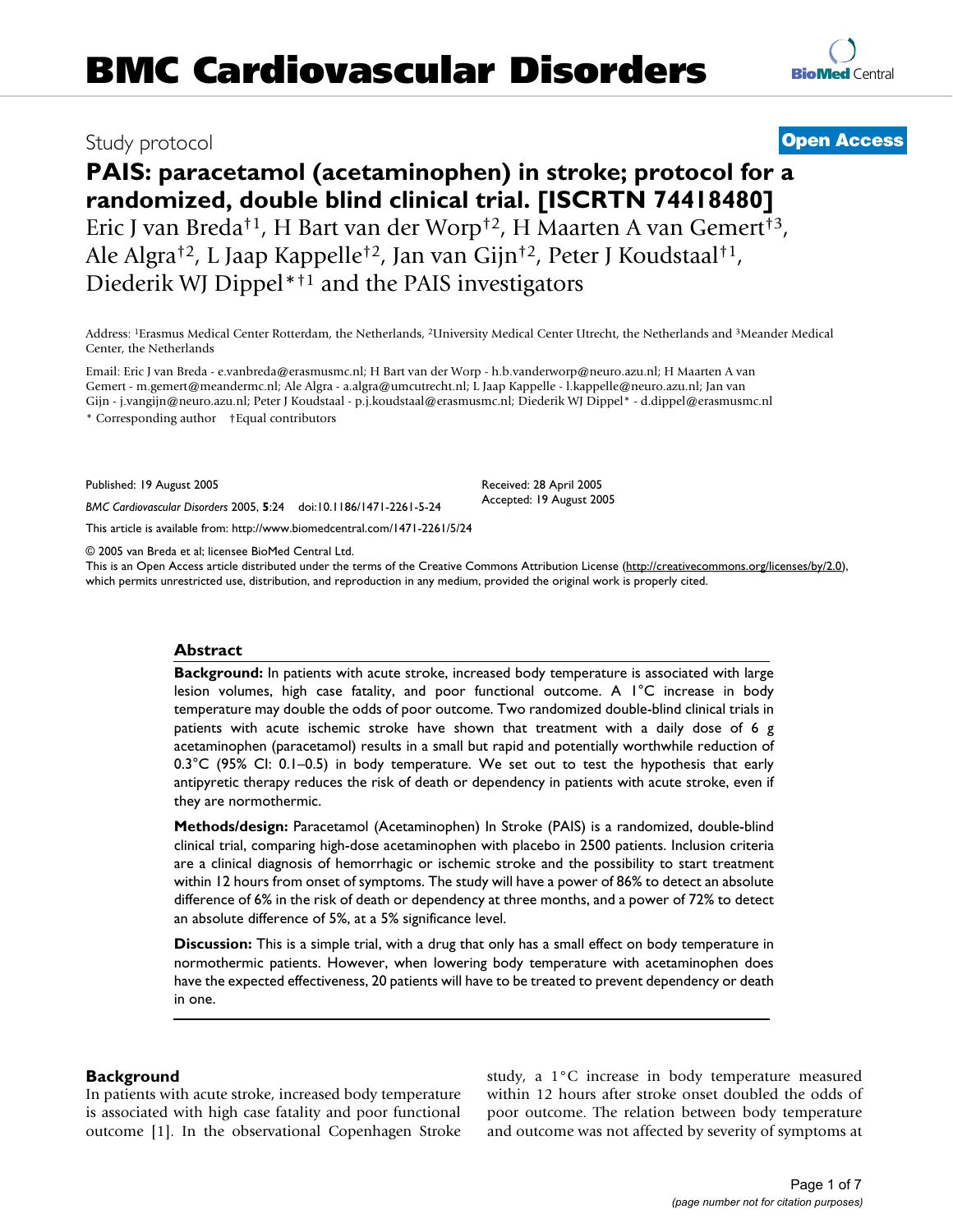admission, lesion volume, or stroke type [1-6]. This suggests that even a small reduction in body temperature in acute stroke could improve outcome.

# *Phase II studies*

We conducted two randomized, placebo-controlled clinical trials to study whether early treatment with acetaminophen reduces body temperature in patients with acute ischemic stroke confined to the carotid territory. In the first trial, seventy-six patients were randomized to daily treatment with either 3000 or 6000 mg acetaminophen, or placebo. In the high-dose group this resulted in a 0.4°C (95% CI: 0.1 to 0.7°C) lower body temperature than placebo treatment at 24 hours after onset [7]. The second trial was conducted to study the effect of ibuprofen and to confirm the effect of high-dose acetaminophen on body temperature. Seventy-five patients with acute ischemic stroke of the anterior circulation were randomized to daily treatment with either 2400 mg ibuprofen, 6000 mg acetaminophen, or placebo during 5 days [8]. Treatment with high-dose acetaminophen resulted in a 0.3°C reduction (95% CI: 0.0 to 0.6°C) in body temperature at 24 hours compared to treatment with placebo [9]. A pooled analysis of the data from both studies showed that a significant decrease of body temperature occurred within 4 hours after start of treatment with high-dose acetaminophen [10]. These studies suggest that high-dose acetaminophen can induce a small, but early reduction in body temperature in patients with acute stroke.

# *Pharmacological properties and toxicity of acetaminophen*

Acetaminophen is a potent inhibitor of prostaglandin production within the central nervous system. This presumably accounts for its analgesic and antipyretic properties. It is rapidly absorbed through the gastrointestinal tract and uniformly distributed through most body fluids. After oral administration peak plasma levels are reached after 30 minutes to 1 hour [11]. Rectal administration may lead to a slightly slower absorption, but effective plasma levels are reached after approximately one hour [12]. Acetaminophen is mainly conjugated in the liver, and then excreted in the urine. Plasma half-life is 1.5 to 3 hours. Following a dose of 140 mg/kg bodyweight or more, the glucuronide pathway may become saturated, and (hepato-) toxicity may result. In the above-mentioned pilot trials, acetaminophen in a dose of 6 g/day was not associated with hepatotoxicity or other side effects [7,9].

#### *Aim and purpose of the study*

In guidelines for the treatment of acute ischemic or hemorrhagic stroke, antipyretic therapy is recommended in patients who develop fever [13,14]. This recommendation is based on expert opinion and observational studies but not on randomized clinical trials. Because observational

studies suggest that every decrease in body temperature, regardless of the initial body temperature, is potentially benificial, antipyretic therapy may even improve outcome in patients without fever. The aim of PAIS is to test whether early antipyretic treatment with acetaminophen in a daily dose of 6000 mg for a period of 3 days will improve functional outcome in patients with acute stroke, even if they are normothermic.

# **Methods**

# *Study design*

PAIS is a multicenter, double-blind, placebo-controlled clinical trial that aims to include 2500 patients with acute stroke. The statistical analysis will be performed on an intention-to-treat basis [15]. Publication of the study results will be on behalf of the PAIS investigators.

# *Study medication*

Patients will be treated for 3 days with acetaminophen in a daily dose of 6 times 1000 mg, or matching placebo. The study medication will be administered through identical tablets. The study medication will be provided in white paper boxes, numbered consecutively with a medication number. Each box contains 40 identical tablets of acetaminophen 500 mg, or placebo, and one suppository of acetaminophen 1000 mg, or placebo. Every gift of medication consists of 2 tablets except the first gift, which can be given as a suppository. The suppository can be administered at the discretion of the treating physician, for example when a patient has swallowing difficulties but has not yet been given a nasogastric tube.

#### *Inclusion- and exclusion criteria*

Inclusion criteria are a clinical diagnosis of ischemic stroke or primary intracerebral hemorrhage, the possibility to confirm the diagnosis with CT or MRI within 24 hours after inclusion in the study, the possibility to start treatment within 12 hours from onset of symptoms (for patients who noticed symptoms after waking from sleep, the time last seen well is taken as the time of onset of symptoms), age over 18 years, and signed informed consent.

Exclusion criteria are body temperature of less than 36.0°C or more than 39.0°C, a history of liver disease or elevated liver enzymes (ASAT, ALAT, AP, or gamma-GT) to more than twice the upper limit of normal, a history of alcohol abuse, hypersensitivity to acetaminophen, death appearing imminent at the time of inclusion, and any prestroke impairment that has led to dependency (modified Rankin scale (mRS) > 2) and therefore interferes with the assessment of functional outcome.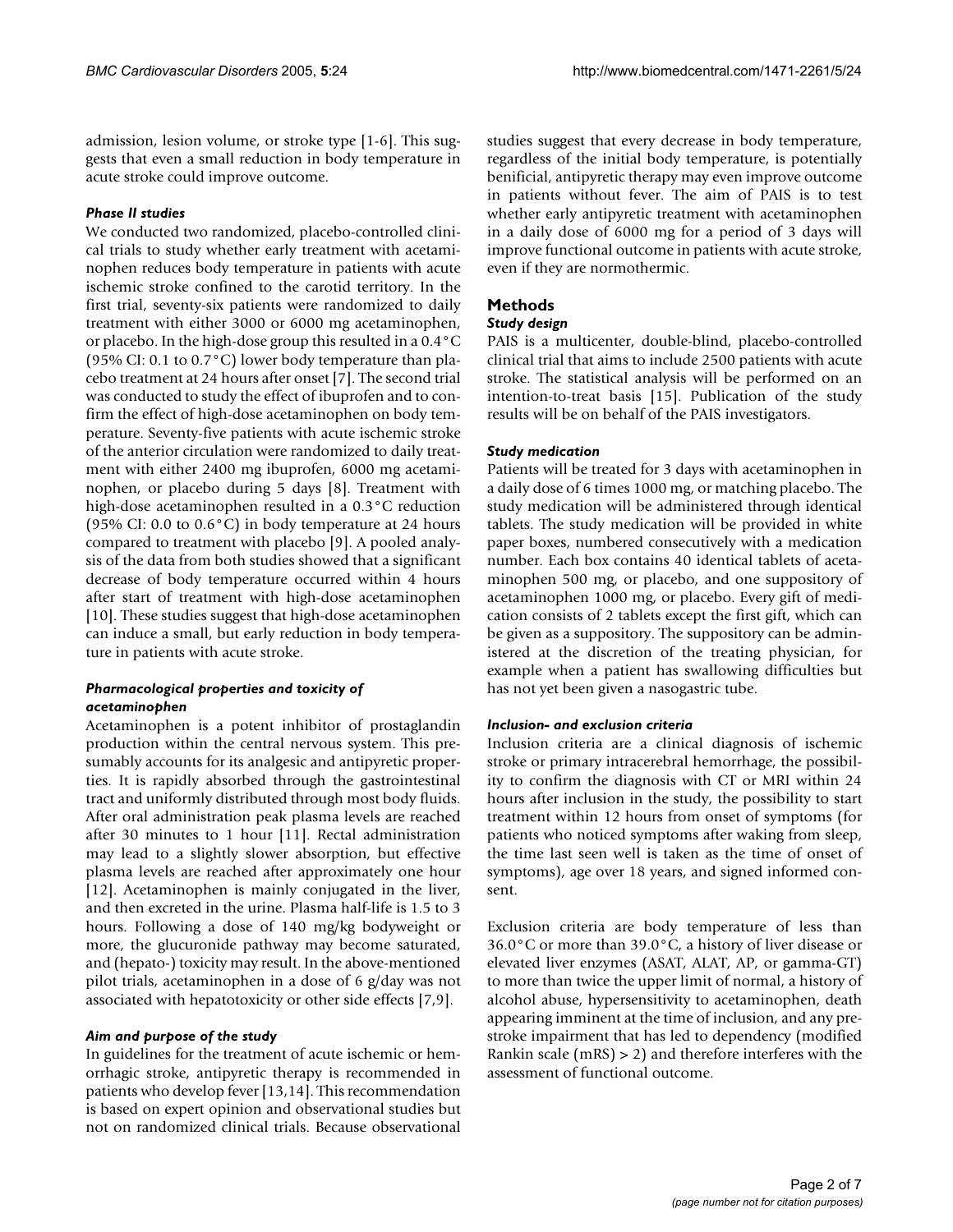# *Randomization and treatment schedule*

Patients will be assigned to treatment with acetaminophen 1000 mg, 6 times daily, or to matching placebo, for three days. Treatment assignment will be random. The study medication will be packed in separate boxes with a unique number. The study number is printed on an adhesive label, to be put on the inclusion form.

The study numbers correspond to those on a computergenerated list with the assigned treatment. An independent statistician, who is not involved in the study, will provide the list. The pharmacist of each center will receive a list that indicates the treatment allocation for each randomized patient.

#### *Safety concerns and adverse events*

Local investigators are advised to be careful not to overlook infections in patients who are treated according to the study protocol and might be treated with acetaminophen. Therefore, treating physicians are advised to lower their threshold for clinical suspicion of infection, and to start diagnostic studies and antibiotic treatment earlier than usual.

Serious adverse events will be reported by the local investigator to the PAIS trial office and include any infection that leads to prolonged hospital stay or is life threatening, death from any cause, liver failure, and gastro-intestinal hemorrhage that occurs during hospitalization and within the first 14 days after randomization.

#### *Outcomes*

The primary outcome measure will be functional outcome, as determined by the score on the modified Rankin scale (mRS) at 3 months [16]. Outcome will be dichotomized and defined as good (mRS 0 to 2) or poor (mRS 3 to 6). Other outcome measures will include an alternative dichotomization of the mRS (0 to 3 versus 4 to 6), the score on the Barthel index (BI) at 3 months [17], and body temperature at 24 hours from start of treatment. In addition, quality of life will be measured at three months with the EuroQol-5D [18,19].

# **Design**

# *Time path*

The study will run for four years. Patient inclusion will continue during the first 3.5 years. Three months will be needed to conclude the follow-up, and three months to run the final analysis and prepare the final report. In order to include 2500 patients in the study within the given timeframe, an annual recruitment rate of more than 700 patients will have to be realized.

#### *Study activities*

Day 0 is defined as the time period between onset of stroke and inclusion in the study. All baseline investigations are therefore carried out on day 0, except for the CT or MRI scans, which may be done within 24 hours after inclusion into the study. Day 1 commences directly after inclusion into the study. All time periods in the study are measured relative to the time of the start of treatment.

#### *Baseline data*

At baseline the medical history, including previous strokes or TIAs, will be assessed and a general and neurological examination will be carried out. The National Institutes of Health stroke scale (NIHSS) is used to assess stroke severity at inclusion in the study [20]. Laboratory investigations will include a full blood count, glucose, electrolytes, creatinine, and liver enzymes: ALAT, ASAT, AP, and gamma-GT. A brain CT or MRI will be done within 24 hours after inclusion in the study. Body temperature (tympanic or rectal) will be measured at inclusion, and 24 hours later. In each individual patient, the mode of thermometry at 24 hours will be similar to that at baseline.

After completing the one-page inclusion form, the local investigator will send it by fax to the trial office. The data will be automatically added to the study database by means of optical character recognition soft- and hardware (Teleform, Verity Inc. Sunnyvale, U.S.A.). All data entries will be verified by a study assistant. The trial coordinator will compare the data provided by the local investigators with those in the source documents in a random sample of at least 10% of the patients.

# *Day 14 or discharge*

After 14 days or at discharge, if earlier, the discharge destination, the number of remaining tablets and suppositories, and functional status (BI) will be assessed. Based on the neurological examination and the results of CT, ECG, duplex, and other studies, etiological stroke type will be assessed according to the TOAST classification [21]. Serious adverse events that occurred during 14 days after start of treatment will be recorded.

#### *Three month follow-up*

Functional outcome at three months (mRS, BI) and quality of life (EuroQol-5D) will be assessed by telephone interview with the patients themselves or their caregivers. The telephone interview will be conducted by the central trial office.

#### *Data analysis*

The data will be analyzed on an intention-to-treat basis. In the analysis the occurrence of the primary outcome (mRS>2) will be compared between the two treatment arms by computing the relative risk, expressed as a risk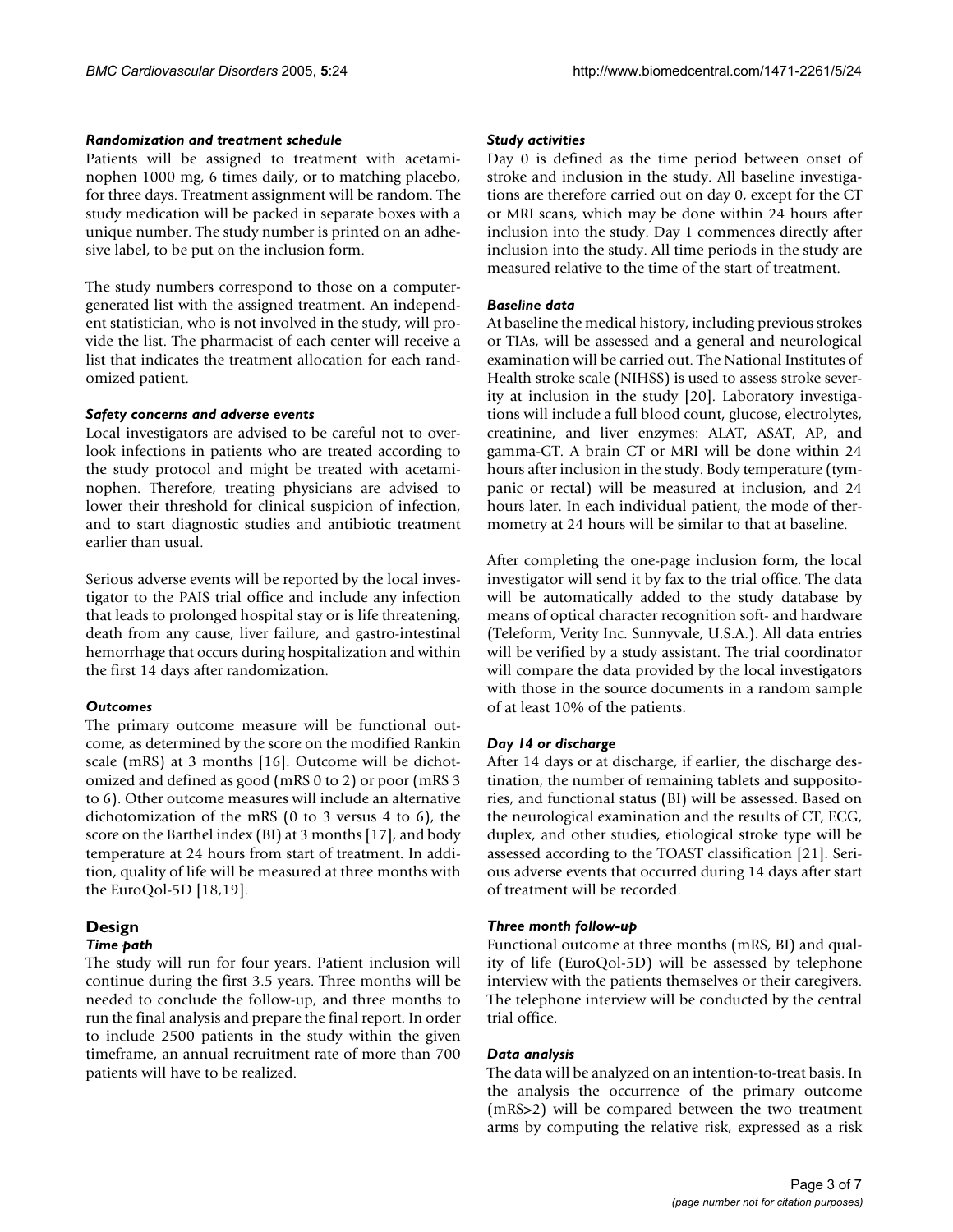ratio with a 95% confidence interval. In order to increase the power of the study, adjustments will be made with multiple logistic regression for any imbalance in the following prognostic variables: time since onset, baseline temperature, stroke severity, stroke type (hemorrhagic versus ischemic), ischemic stroke subtype (lacunar versus non-lacunar), and thrombolytic therapy, as suggested by Hernandez [22].

The treatment effect will be evaluated in specific subgroups, i.e. in patients treated early (i.e. within 9 hours from onset), in patients with ischemic stroke (as opposed to hemorrhagic stroke), and in patients with non-lacunar ischemic stroke.

#### *Interim analysis of safety and effectiveness*

During the period of recruitment into the study, every year interim analyses of in-hospital mortality and of any other information that is available on major outcome events including serious adverse events believed to be due to treatment will be supplied, in strict confidence, to the chairman of the data monitoring committee, along with any other analyses that the committee may request. In the light of these analyses, the data monitoring committee will advise the chairman of the steering committee if, in their view, the randomized comparisons in PAIS have provided both: 1) proof beyond reasonable doubt that for all, or for some, specific types of patients, one particular treatment is clearly indicated or clearly contra-indicated in terms of a net difference in mortality, and 2) evidence that might reasonably be expected to influence materially the patient management of the many clinicians who are already aware of the results of other main trials. The steering committee can then decide whether to modify intake to the study (or to seek extra data). Unless this happens, however, the steering committee, the collaborators, and the central administrative staff (except those who produce the confidential analyses) will remain ignorant of the interim analyses. Appropriate criteria of "proof beyond reasonable doubt" cannot be specified precisely, but some members of the committee have expressed sympathy with the view that a difference of at least 3 standard deviations in an interim analysis of a major outcome event may be needed to justify halting, or modifying such a study prematurely. If this criterion were to be adopted, it would have the practical advantage that the exact number of interim analyses would be of little importance, and so no fixed schedule is proposed.

Collaborators, and all others associated with the study, may write through the PAIS trial-office in Rotterdam to the chairman of the data monitoring committee, drawing attention to any worries that they may have about the possibility of particular side-effects, or about particular categories of patients requiring special consideration, or about any other matters that may be relevant [23].

#### *Sample size*

In the Copenhagen Stroke Study, the odds ratio of poor outcome increased by a factor of 2.2 (95% CI: 1.4 to 3.5), with each degree Celsius increase in body temperature [5,24]. We expect that 50% of the patients assigned to placebo will have a poor outcome at three months [7,9,10]. A relative odds reduction with a factor of 2.2 per degree Celsius of body temperature would imply an absolute reduction in poor outcome of 18.75%. A 0.3°C reduction in body temperature would then theoretically lead to a 6% absolute or 12% relative reduction of poor outcome. Two thousand five hundred patients (1250 in each arm) will provide a power of 86% to detect at least such an effect, and a power of 72% to detect an absolute reduction of 5%.

# **Discussion**

Several studies have demonstrated a strong relationship between an increased body temperature in the first hours after stroke and poor functional outcome [3,5,24-26]. To date, it is still unclear whether this relationship is causal. Some authors suggest that increased body temperatures after stroke are just an epiphenomenon of extensive cerebral damage and, thereby, of poor outcome. In a recent study of 725 consecutive patients admitted within 6 hours from the onset of acute ischemic stroke, no relation was found between initial body temperature and outcome [27]. The authors used a rather insensitive method of statistical analysis (Spearman correlation and comparison of median modified Rankin scale scores with a nonparametric test). All patients with a body temperature of 37.0°C were treated with acetaminophen. Consequently, the results of this study should be interpreted with care.

In the Copenhagen Stroke study, the relationship between body temperature and outcome remained present after adjustment for initial stroke severity [5]. Furthermore, early body temperature measurements (within the first 6 hours) seemed to be more strongly related to outcome than later measurements [24]. This suggests that the relationship with poor outcome is not confounded by the occurrence of secondary infections, such as pneumonia or urinary tract infection, because these usually appear later in the course of the disease. Arguments for a causal relationship stem from the observation that the effect of body temperature on outcome is independent of the size of the brain lesion and from the beneficial effect of temperaturelowering treatment on infarct volume in animal models. Animal studies have demonstrated that higher body temperatures may worsen ischemic damage through an increase of blood-brain-barrier permeability and increased metabolic demands, resulting in acidosis and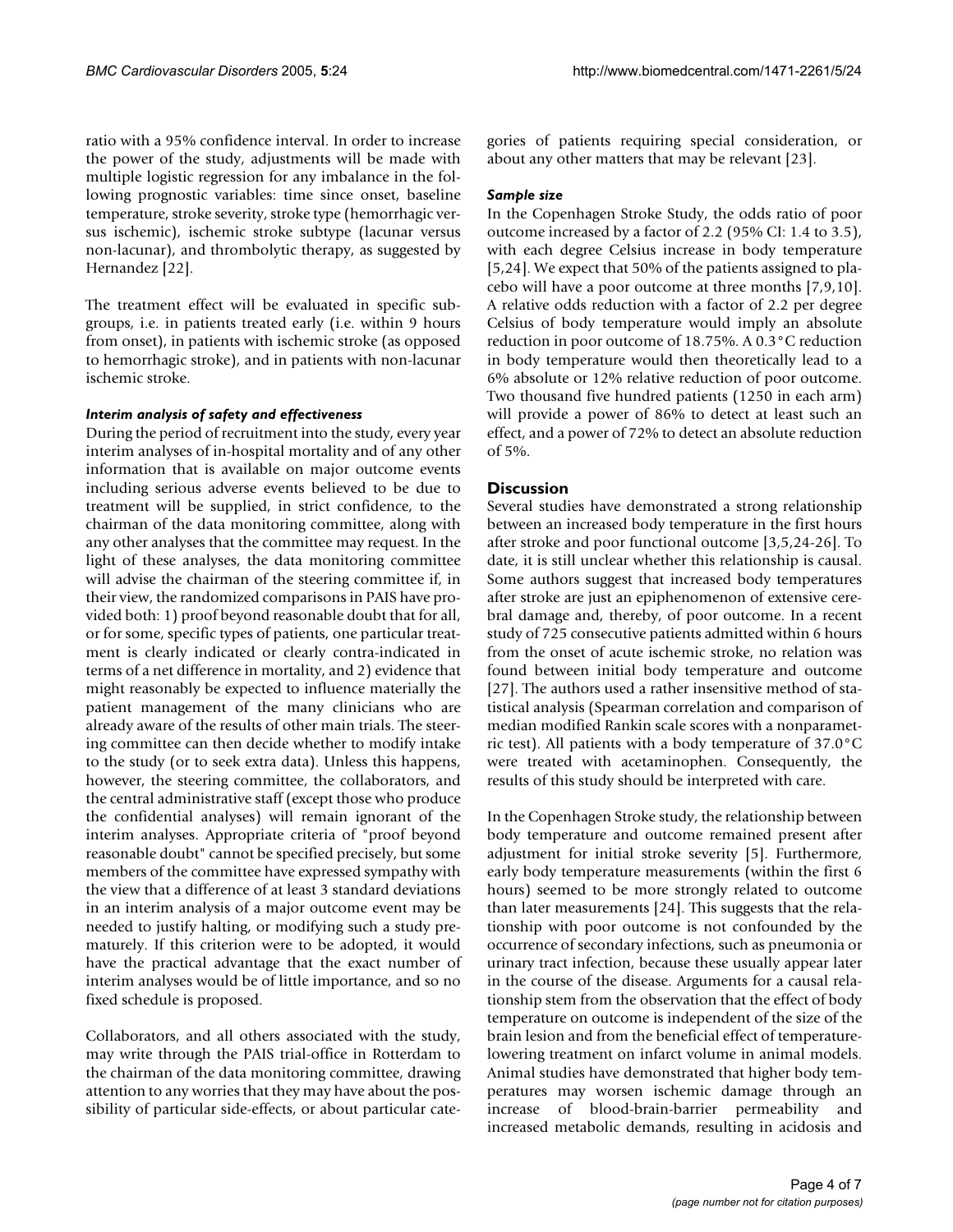higher levels of deleterious excitatory amino-acids [28]. In a recent meta-analysis of controlled animal studies on the effect of hypo- and hyperthermia in focal cerebral ischemia, Miyazawa showed that hyperthermia increases infarct volume whereas hypothermia reduces infarct volume [29]. These reproducible observations from observational clinical studies and animal experiments strongly suggest that hypothermia may be a potent neuroprotective intervention, but this has never been studied in adequately powered clinical trials.

Randomized clinical trials of hypothermia in brain injury and hypoxic brain damage have provided conflicting results. In patients with coma after closed head injury, treatment with hypothermia, with body temperature reaching 33°C within eight hours after injury, was not effective in improving outcome [30]. In patients who had been successfully resuscitated after cardiac arrest, hypothermia with body temperatures between 32°C and 34°C increased the chances of favorable outcome and reduced mortality [31,32]. Perhaps the lack of effect in traumatic brain injury can be explained by the abundant presence of direct, i.e. non-ischemic damage.

# *Other methods of body temperature reduction*

The feasibility of different methods of reducing body temperature in patients with acute stroke has been studied in several pilot studies.

A case-control study was conducted in 74 patients (17 cases, 56 controls) to assess the feasibility and safety of reducing body temperature to approximately 35.5°C with cooling blankets in combination with pethidine to prevent shivering [33].

Another study on the feasibility of several methods of lowering body temperature was conducted in eight patients. Two patients were treated with 1 gram acetaminophen at 4-hour intervals. Two patients were cooled with cooling blankets, in two patients sponging with 70% alcohol was applied, and 2 patients served as a control group and were only monitored. Target temperature reductions of 1°C were reached within 6 hours [34].

A study in 50 patients with a severe middle cerebral artery infarct demonstrated that body temperature can be reduced to 32 to 33°C, with the use of cooling blankets, alcohol and ice bags, under complete anesthesia [35]. The procedure had many side effects; the most frequent complications were thrombocytopenia (70%), bradycardia (62%), and pneumonia (48%).

The many complications that occurred in the study of Schwab can be explained by the fact that these patients all had severe middle cerebral artery infarcts. In the remaining studies safety concerns were less prominent.

The COOL-AID study was a randomized controlled study of endovascular cooling to 33°C compared to standard medical treatment in 40 patients with acute ischemic stroke. Shivering was suppressed by warming blankets and sedatives [36].

Most studies showed that cooling using the different methods was feasible, although it was more labor intense in the more invasive methods that induced larger body temperature decreases. However, in the COOL-AID study the feasibility was poor: 5 of the 18 treated patients did not reach the target temperature.

Mild reductions in body temperature – around  $1^{\circ}C$  – can be reached with external cooling blankets and general measures, within six hours, or more rapidly with an endovascular temperature management system. This approach requires mild sedation or morfine to reduce shivering, may be uncomfortable to patients, and is labor intensive. More aggressive approaches require anesthesia, and may induce increased risk of pulmonary- and other complications. This suggests that there is a need for a simple, medical intervention that may reduce body temperature to a lesser extent, but is cheap and safe.

# *Ethical considerations*

Observational studies have shown an association between an increased body temperature and a poor outcome. Several national and international guidelines suggest that raised body temperature in stroke patients should be treated [13]. However, the efficacy of temperature-lowering treatment to improve functional outcome has not yet been demonstrated in randomized trials [37]. This dilemma is the rationale for PAIS.

# *PAIS: a simple trial*

PAIS is a large, randomized, multi-center clinical trial. To keep the threshold for including patients low, the study design has been kept simple. The amount of data to be gathered is therefore limited; it consists of two one-page forms, one to be filled out at inclusion and one to be filled out at discharge. The local investigator will keep a log of randomized patients. The 3-month follow-up will be conducted by telephone from the central trial office. New centers are welcome to join the trial.

# **Conclusion**

The PAIS trial will test the efficacy of a modest temperature reduction by high-dose acetaminophen to improve functional outcome after stroke. The treatment strategy tested is cheap and safe. When lowering body temperature with acetaminophen will have the expected effectiveness,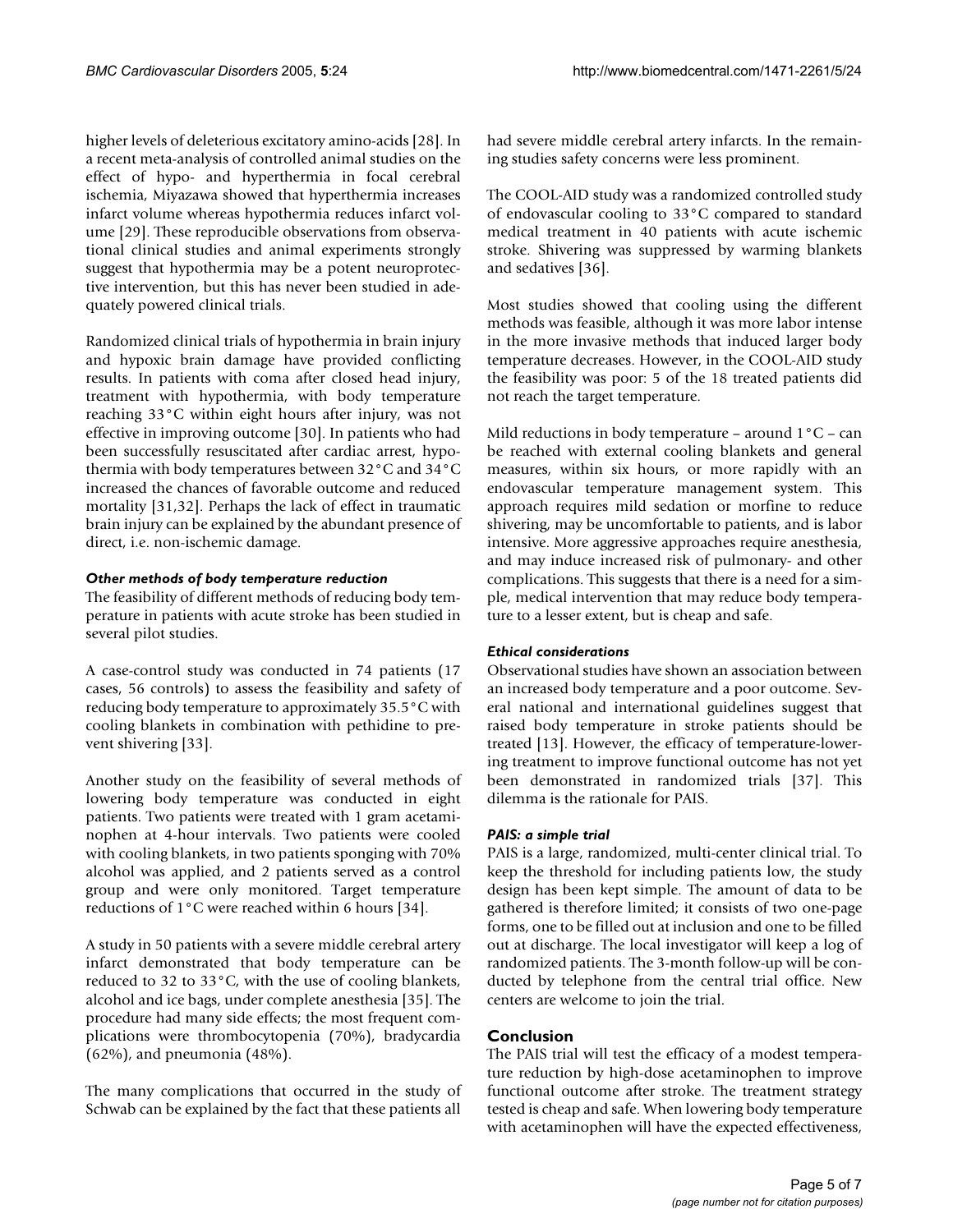20 patients will have to be treated to prevent functional dependence or death in one

# **Abbreviations**

ASAT – aspartate aminotransferase

- ALAT alanine aminotransferase
- AP alkaline phosphatase
- BI Barthel Index
- GT glutamyl transpeptidase
- CRP C-reactive protein
- CT computed tomography
- mRS modified Rankin Scale
- MRI magnetic resonance imaging

NIHSS – National Institutes of Health Stroke Scale

PAIS – Paracetamol (Acetaminophen) In Stroke

TOAST – Trial of ORG 10172 in Acute Stroke Treatment

#### **Competing interests**

The author(s) declare that they have no competing interests.

#### **Financial support**

This study is financially supported by the Netherlands Heart Foundation; Grant no 2002 B148.

#### **Authors' contributions**

All authors contributed equally to this article.

#### **References**

- 1. Azzimondi G, Bassein L, Nonino F, Fiorani L, Vignatelli L, Re G, D'Alessandro R: **[Fever in acute stroke worsens prognosis. A](http://www.ncbi.nlm.nih.gov/entrez/query.fcgi?cmd=Retrieve&db=PubMed&dopt=Abstract&list_uids=7482646) [prospective study.](http://www.ncbi.nlm.nih.gov/entrez/query.fcgi?cmd=Retrieve&db=PubMed&dopt=Abstract&list_uids=7482646)** *Stroke* 1995, **26:**2040-2043.
- 2. Castillo J, Martinez F, Leira R, Prieto JM, Lema M, Noya M: **Mortality and morbidity of acute cerebral infarction related to temperature and basal analytic parameters.** *Cerebrovasc Dis* 1994, **4:**66-71.
- 3. Castillo J, Davalos A, Marrugat J, Noya M: **[Timing for fever-related](http://www.ncbi.nlm.nih.gov/entrez/query.fcgi?cmd=Retrieve&db=PubMed&dopt=Abstract&list_uids=9836750)** [brain damage in acute ischemic stroke.](http://www.ncbi.nlm.nih.gov/entrez/query.fcgi?cmd=Retrieve&db=PubMed&dopt=Abstract&list_uids=9836750) **29:**2455-2460.
- 4. Fukuda H, Kitani M, Takahashi K: **[Body temperature correlates](http://www.ncbi.nlm.nih.gov/entrez/query.fcgi?cmd=Retrieve&db=PubMed&dopt=Abstract&list_uids=10589798) [with functional outcome and the lesion size of cerebral inf](http://www.ncbi.nlm.nih.gov/entrez/query.fcgi?cmd=Retrieve&db=PubMed&dopt=Abstract&list_uids=10589798)[arction.](http://www.ncbi.nlm.nih.gov/entrez/query.fcgi?cmd=Retrieve&db=PubMed&dopt=Abstract&list_uids=10589798)** *Acta Neurol Scand* 1999, **100:**385-390.
- 5. Reith J, Jorgensen HS, Pedersen PM, Nakayama H, Raaschou HO, Jeppesen LL, Olsen TS: **[Body temperature in acute stroke: rela](http://www.ncbi.nlm.nih.gov/entrez/query.fcgi?cmd=Retrieve&db=PubMed&dopt=Abstract&list_uids=8618482)[tion to stroke severity, infarct size, mortality, and outcome.](http://www.ncbi.nlm.nih.gov/entrez/query.fcgi?cmd=Retrieve&db=PubMed&dopt=Abstract&list_uids=8618482)** *Lancet* 1996, **347:**422-425.
- 6. Wang Y, Lim LL, Levi C, Heller RF, Fisher J: **[Influence of admission](http://www.ncbi.nlm.nih.gov/entrez/query.fcgi?cmd=Retrieve&db=PubMed&dopt=Abstract&list_uids=10657413) [body temperature on stroke mortality.](http://www.ncbi.nlm.nih.gov/entrez/query.fcgi?cmd=Retrieve&db=PubMed&dopt=Abstract&list_uids=10657413)** *Stroke* 2000, **31:**404-409.
- 7. Dippel DWJ, van Breda EJ, Van Gemert HMA, van der Worp HB, Mei-jer RJ, Kappelle LJ, Koudstaal PJ: [Effect of paracetamol \(acetami](http://www.ncbi.nlm.nih.gov/entrez/query.fcgi?cmd=Retrieve&db=PubMed&dopt=Abstract&list_uids=11441208)**[nophen\) on body temperature in acute ischemic stroke: a](http://www.ncbi.nlm.nih.gov/entrez/query.fcgi?cmd=Retrieve&db=PubMed&dopt=Abstract&list_uids=11441208) [double-blind, randomized phase II clinical trial.](http://www.ncbi.nlm.nih.gov/entrez/query.fcgi?cmd=Retrieve&db=PubMed&dopt=Abstract&list_uids=11441208)** *Stroke* 2001, **32:**1607-1612.
- 8. van Breda EJ, van der Worp HB, Van Gemert HMA, Meijer RJ, Kap-pelle LJ, Koudstaal PJ, Dippel DWJ: [PISA. The effect of paraceta](http://www.ncbi.nlm.nih.gov/entrez/query.fcgi?cmd=Retrieve&db=PubMed&dopt=Abstract&list_uids=11918829)**[mol \(acetaminophen\) and ibuprofen on body temperature in](http://www.ncbi.nlm.nih.gov/entrez/query.fcgi?cmd=Retrieve&db=PubMed&dopt=Abstract&list_uids=11918829) acute stroke: protocol for a phase II double-blind ran[domised placebo-controlled trial.](http://www.ncbi.nlm.nih.gov/entrez/query.fcgi?cmd=Retrieve&db=PubMed&dopt=Abstract&list_uids=11918829)** *BMC Cardiovascular Disorders* 2002, **2:**7.
- 9. Dippel DWJ, van Breda EJ, van der Worp HB, van Gemert HM, Meijer RJ, Kappelle LJ, Koudstaal PJ: **[Effect of paracetamol \(acetami](http://www.ncbi.nlm.nih.gov/entrez/query.fcgi?cmd=Retrieve&db=PubMed&dopt=Abstract&list_uids=12657165)[nophen\) and ibuprofen on body temperature in acute](http://www.ncbi.nlm.nih.gov/entrez/query.fcgi?cmd=Retrieve&db=PubMed&dopt=Abstract&list_uids=12657165) ischemic stroke PISA, a phase II double-blind, randomized, [placebo-controlled trial \[ISRCTN98608690\].](http://www.ncbi.nlm.nih.gov/entrez/query.fcgi?cmd=Retrieve&db=PubMed&dopt=Abstract&list_uids=12657165)** *BMC Cardiovascular Disorders* 2003, **3:**2.
- 10. Dippel DWJ, van Breda EJ, van der Worp HB, van Gemert HM, Kappelle LJ, Algra A, Koudstaal PJ: **[Timing of the effect of acetami](http://www.ncbi.nlm.nih.gov/entrez/query.fcgi?cmd=Retrieve&db=PubMed&dopt=Abstract&list_uids=12963761)[nophen on body temperature in patients with acute](http://www.ncbi.nlm.nih.gov/entrez/query.fcgi?cmd=Retrieve&db=PubMed&dopt=Abstract&list_uids=12963761) [ischemic stroke.](http://www.ncbi.nlm.nih.gov/entrez/query.fcgi?cmd=Retrieve&db=PubMed&dopt=Abstract&list_uids=12963761)** *Neurology* 2003, **61:**677-679.
- 11. Clissold SP: **[Paracetamol and phenacetin.](http://www.ncbi.nlm.nih.gov/entrez/query.fcgi?cmd=Retrieve&db=PubMed&dopt=Abstract&list_uids=3552585)** *Drugs* 1986, **32(Suppl 4):**46-59.
- 12. Blume H, Ali SL, Elze M, Kramer J, Scholz ME: **[\[The relative bioa](http://www.ncbi.nlm.nih.gov/entrez/query.fcgi?cmd=Retrieve&db=PubMed&dopt=Abstract&list_uids=8992964)[vailability of paracetamol in suppositories in comparison to](http://www.ncbi.nlm.nih.gov/entrez/query.fcgi?cmd=Retrieve&db=PubMed&dopt=Abstract&list_uids=8992964) [tablets\].](http://www.ncbi.nlm.nih.gov/entrez/query.fcgi?cmd=Retrieve&db=PubMed&dopt=Abstract&list_uids=8992964)** *Arzneimittelforschung* 1996, **46:**975-980.
- 13. Adams HP Jr, Adams RJ, Brott T, del Zoppo GJ, Furlan A, Goldstein LB, Grubb RL, Higashida R, Kidwell C, Kwiatkowski TG, Marler JR, Hademenos GJ: **[Guidelines for the early management of](http://www.ncbi.nlm.nih.gov/entrez/query.fcgi?cmd=Retrieve&db=PubMed&dopt=Abstract&list_uids=12677087) [patients with ischemic stroke: A scientific statement from](http://www.ncbi.nlm.nih.gov/entrez/query.fcgi?cmd=Retrieve&db=PubMed&dopt=Abstract&list_uids=12677087) the Stroke Council of the American Stroke Association.** *Stroke* 2003, **34:**1056-1083.
- 14. Broderick JP, Adams HP Jr, Barsan W, Feinberg W, Feldmann E, Grotta J, Kase C, Krieger D, Mayberg M, Tilley B, Zabramski JM, Zuccarello M: **[Guidelines for the management of spontaneous](http://www.ncbi.nlm.nih.gov/entrez/query.fcgi?cmd=Retrieve&db=PubMed&dopt=Abstract&list_uids=10187901) [intracerebral hemorrhage: A statement for healthcare pro](http://www.ncbi.nlm.nih.gov/entrez/query.fcgi?cmd=Retrieve&db=PubMed&dopt=Abstract&list_uids=10187901)fessionals from a special writing group of the Stroke Council, [American Heart Association.](http://www.ncbi.nlm.nih.gov/entrez/query.fcgi?cmd=Retrieve&db=PubMed&dopt=Abstract&list_uids=10187901)** *Stroke* 1999, **30:**905-915.
- 15. Moher D, Schulz KF, Altman D: **[The CONSORT statement:](http://www.ncbi.nlm.nih.gov/entrez/query.fcgi?cmd=Retrieve&db=PubMed&dopt=Abstract&list_uids=11308435) [revised recommendations for improving the quality of](http://www.ncbi.nlm.nih.gov/entrez/query.fcgi?cmd=Retrieve&db=PubMed&dopt=Abstract&list_uids=11308435) [reports of parallel-group randomized trials.](http://www.ncbi.nlm.nih.gov/entrez/query.fcgi?cmd=Retrieve&db=PubMed&dopt=Abstract&list_uids=11308435)** *JAMA* 2001, **285:**1987-1991.
- 16. van Swieten JC, Koudstaal PJ, Visser MC, Schouten HJ, van Gijn J: **[Interobserver agreement for the assessment of handicap in](http://www.ncbi.nlm.nih.gov/entrez/query.fcgi?cmd=Retrieve&db=PubMed&dopt=Abstract&list_uids=3363593) [stroke patients.](http://www.ncbi.nlm.nih.gov/entrez/query.fcgi?cmd=Retrieve&db=PubMed&dopt=Abstract&list_uids=3363593)** *Stroke* 1988, **19:**604-607.
- 17. Mahoney FI, Barthel DW: **[Functional evaluation: the Barthel](http://www.ncbi.nlm.nih.gov/entrez/query.fcgi?cmd=Retrieve&db=PubMed&dopt=Abstract&list_uids=14258950) [index.](http://www.ncbi.nlm.nih.gov/entrez/query.fcgi?cmd=Retrieve&db=PubMed&dopt=Abstract&list_uids=14258950)** *MD State Med J* 1965, **14:**61-65.
- 18. The EuroQol Group: **[EuroQol: a new facility for the measure](http://www.ncbi.nlm.nih.gov/entrez/query.fcgi?cmd=Retrieve&db=PubMed&dopt=Abstract&list_uids=10109801)[ment of health related quality of life.](http://www.ncbi.nlm.nih.gov/entrez/query.fcgi?cmd=Retrieve&db=PubMed&dopt=Abstract&list_uids=10109801)** *Health Policy* 1990, **16:**199-208.
- 19. Dolan P: **[Modeling valuations for EuroQol health states.](http://www.ncbi.nlm.nih.gov/entrez/query.fcgi?cmd=Retrieve&db=PubMed&dopt=Abstract&list_uids=9366889)** *Medical Care* 1997, **35:**1095-1108.
- 20. Brott T, Adams HP Jr, Olinger CP, Marler JR, Barsan WG, Biller J, Spilker J, Holleran R, Eberle R, Hertzberg V: **[Measurements of](http://www.ncbi.nlm.nih.gov/entrez/query.fcgi?cmd=Retrieve&db=PubMed&dopt=Abstract&list_uids=2749846) [acute cerebral infarction: a clinical examination scale.](http://www.ncbi.nlm.nih.gov/entrez/query.fcgi?cmd=Retrieve&db=PubMed&dopt=Abstract&list_uids=2749846)** *Stroke* 1989, **20:**864-870.
- 21. Adams HPJ, Bendixen BH, Kappelle LJ, Biller J, Love BB, Gordon DL, Marsh EE: **[Classification of subtype of acute ischemic stroke.](http://www.ncbi.nlm.nih.gov/entrez/query.fcgi?cmd=Retrieve&db=PubMed&dopt=Abstract&list_uids=7678184) [Definitions for use in a multicenter clinical trial. TOAST.](http://www.ncbi.nlm.nih.gov/entrez/query.fcgi?cmd=Retrieve&db=PubMed&dopt=Abstract&list_uids=7678184) [Trial of Org 10172 in Acute Stroke Treatment.](http://www.ncbi.nlm.nih.gov/entrez/query.fcgi?cmd=Retrieve&db=PubMed&dopt=Abstract&list_uids=7678184)** *Stroke* 1993, **24:**35-41.
- 22. Hernandez AV, Steyerberg EW, Habbema JD: **[Covariate adjust](http://www.ncbi.nlm.nih.gov/entrez/query.fcgi?cmd=Retrieve&db=PubMed&dopt=Abstract&list_uids=15196615)ment in randomized controlled trials with dichotomous out[comes increases statistical power and reduces sample size](http://www.ncbi.nlm.nih.gov/entrez/query.fcgi?cmd=Retrieve&db=PubMed&dopt=Abstract&list_uids=15196615) [requirements.](http://www.ncbi.nlm.nih.gov/entrez/query.fcgi?cmd=Retrieve&db=PubMed&dopt=Abstract&list_uids=15196615)** *J Clin Epidemiol* 2004, **57:**454-460.
- 23. International Stroke Trial Collaborative Group: **[The International](http://www.ncbi.nlm.nih.gov/entrez/query.fcgi?cmd=Retrieve&db=PubMed&dopt=Abstract&list_uids=9174558) [Stroke Trial \(IST\): a randomised trial of aspirin, subcutane](http://www.ncbi.nlm.nih.gov/entrez/query.fcgi?cmd=Retrieve&db=PubMed&dopt=Abstract&list_uids=9174558)ous heparin, both, or neither among 19435 patients with [acute ischaemic stroke.](http://www.ncbi.nlm.nih.gov/entrez/query.fcgi?cmd=Retrieve&db=PubMed&dopt=Abstract&list_uids=9174558)** *Lancet* 1997, **349:**1569-1581.
- 24. Jorgensen HS, Reith J, Pedersen PM, Nakayama H, Olsen TS: **[Body](http://www.ncbi.nlm.nih.gov/entrez/query.fcgi?cmd=Retrieve&db=PubMed&dopt=Abstract&list_uids=8684167) [temperature and outcome in stroke patients.](http://www.ncbi.nlm.nih.gov/entrez/query.fcgi?cmd=Retrieve&db=PubMed&dopt=Abstract&list_uids=8684167)** *Lancet* 1996, **348:**193.
- 25. Hajat C, Hajat S, Sharma P: **[Effects of poststroke pyrexia on](http://www.ncbi.nlm.nih.gov/entrez/query.fcgi?cmd=Retrieve&db=PubMed&dopt=Abstract&list_uids=10657414) [stroke outcome : a meta-analysis of studies in patients.](http://www.ncbi.nlm.nih.gov/entrez/query.fcgi?cmd=Retrieve&db=PubMed&dopt=Abstract&list_uids=10657414)** *Stroke* 2000, **31:**410-414.